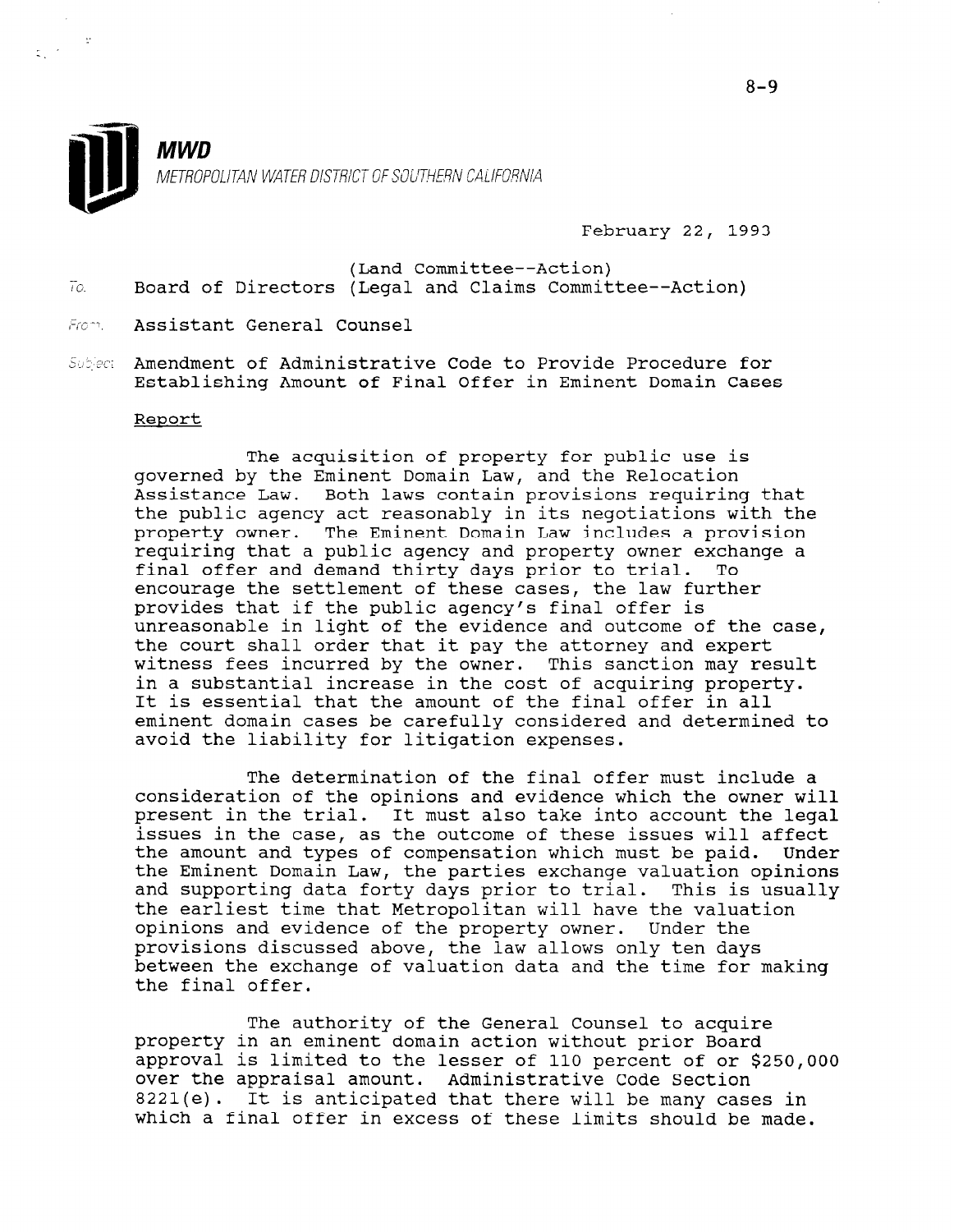# Board of Directors 2 2 February 22, 1993

Because the Eminent Domain Law allows only ten days to make a fully informed decision on the amount of the final offer, it will not always be possible to obtain Board approval. Another procedure must be established to obtain the authority to make reasonable final offers within the time frame given by state law.

There are two proposals made by this letter. It is requested that the Committees consider the two options outlined and any other resolutions of this problem which might be suggested and direct staff to draft the appropriate revision to the Administrative Code.

#### Ontions

 $\ddot{\phantom{a}}$ 

1) Create a committee or subcommittee of the Board which would be called into session on short notice to consider the valuation opinions and data and determine an amount for the final offer. The committee, which would meet in closed session to maintain the confidentiality of the discussions, would have the authority to authorize the amount of the final offer. Due to the short amount of notice which may be given, the committee should consist of a small membership. It is recommended that no more than seven members be appointed, and that the committee may act with three members present. If the committee consists of more than a quorum of the Board, the requirements of the Brown Act will have to be met for each meeting.

2) Authorize the General Counsel, with the concurrence of the General Manager, with the valuation concurrence or the deneral manager, to consider the variation opinions and data and determine an amount for the final offer without regard for the current Administrative Code limits. This authority would be limited to cases where the time inis authority would be finited to cases where the time constraints do not affow for presentation to the Board at a regularly scheduled meeting. The General Counsel and General Manager shall consult with counsel assigned to handle the case<br>and shall make their decision based on the risks of liability and shall make their decision based on the risks of flabil<br>for greater compensation, the potential for payment of the our greater compensation, the po owner is accorded and experience and the cost to Metropoli es, and the Cost to Metropolitan<br>The General Gave also in its of caring the case to trial. The General Counsel shall make confidential report to the next meeting of the Board on each case in which a final offer was made in excess of the authority contained in the Administrative Code, and the basis for such offer.

The second option will be a more efficient means of rne second option will be a more efficient means resorving the problem created by the Eminent Domain Law. It will require the least amount of staff and Board time and avoid problems with the unavailability of Board members to<br>attend a meeting on short notice. The General Counsel will